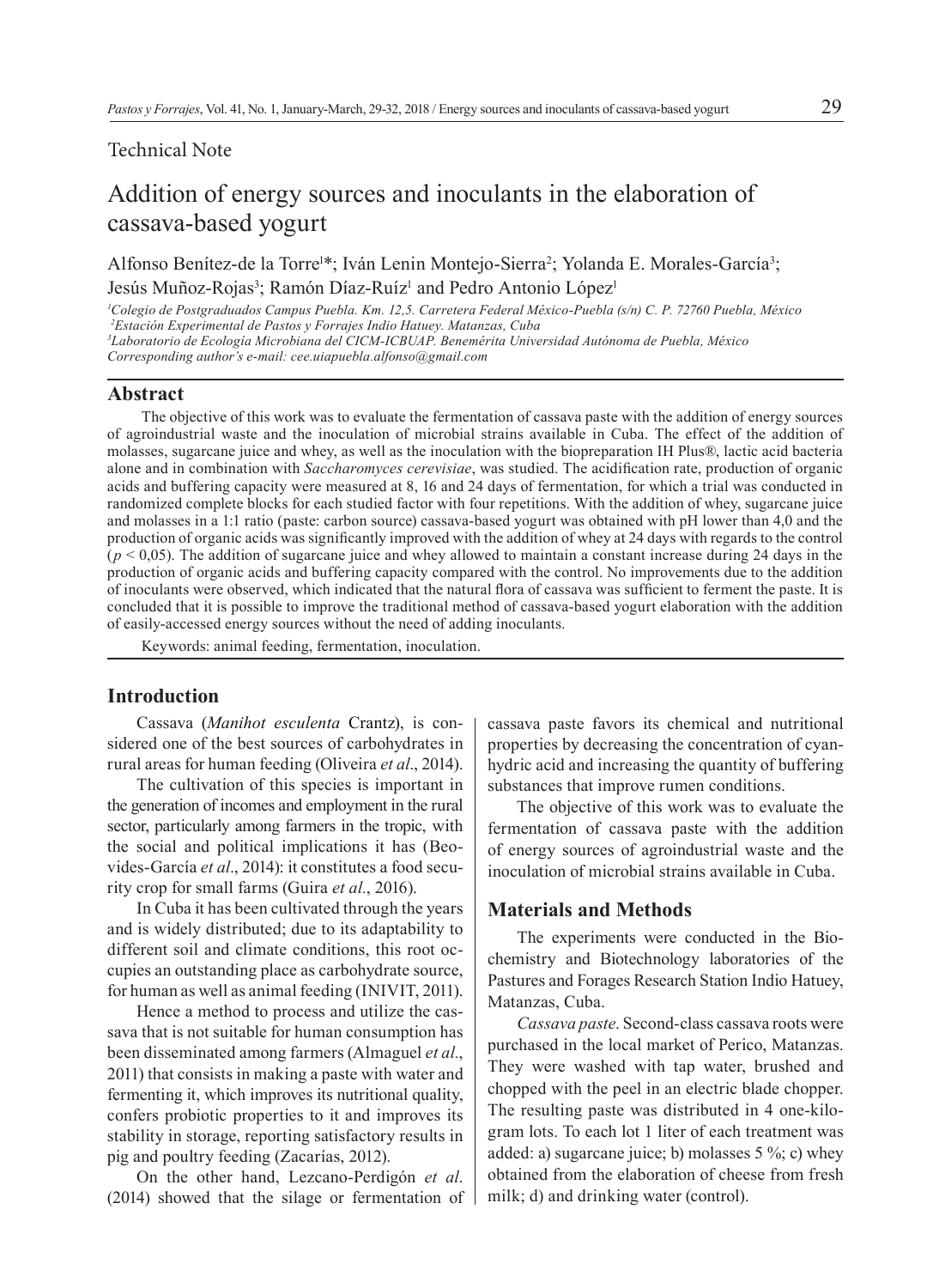Inoculants. They were applied at 10 %. The following were used: a) lactic acid bacteria from natural homemade yogurt (experimental control); b) 50 % mixture of natural yogurt and lyophilized bread production yeast Tradipan® activated 24 hours in 10 % solution of sucrose  $(3 \frac{9}{6} s/v)$ ; c) biopreparation of microorganisms with native strains IHplus® from the EEPF Indio Hatuey; d) drinking water.

Fermentations: They were made in 48 amber glass flasks of 250 mL with metallic cap (4 energy sources with 4 inoculants in 3 times) under anaerobic conditions.

*Variables*. The pH and acidity were measured (at the beginning and at 8, 16 and 24 days) by potentiometric titration expressed as lactic acid AOAC (1995), as well as the cation exchange capacity expressed as buffering capacity (BC) in milliequivalents of NaOH mL-1 from the titration curves (Levic *et al*., 2005) with a Conductronic PH120 potentiometer.

Experimental design. A randomized complete block design was applied for each study factor (energy sources and inoculants) in quadruplicate.

*Statistical analysis*. For the variables that did not fulfill the assumptions of normality and variance homogeneity, the non-parametric Kruskal Wallis test was used and in the cases in which at least one of them was not fulfilled (water-sugarcane juice, water-molasses, water-whey, sugarcane juice-molasses, sugarcane juice-whey, molasses-whey), the Mann Whitney test was used to make paired comparisons between each of the treatments. The data processing was made with the statistical package SAS® version 9.0, at a significance level of  $p < 0.05$ .

# **Results**

For all the treatments a fast decrease of pH was observed, from values close to neutrality to values lower than 4 in the first 8 days. The lowest pH was obtained at 24 days of fermentation with the addition of whey (*p*=0,026) (table 1).

A higher content of organic acids was obtained (table 2) with the addition of whey, sugarcane juice and molasses on day 16 as well as on day 24 compared with the control  $(p=0,026)$ .

In addition, the fermented pastes had a higher buffering capacity with the addition of whey and sugarcane juice  $(p=0.026)$  (table 3).

As shown in tables 4, 5 and 6, no statistical differences were observed in the physical-chemical characteristics of the obtained products when inoculation was not made or when the inoculation was performed with lactic acid bacteria combined with *S.cerevisiae* (LAB-yeast) or with the multi-inoculant IH plus® compared with the yogurt inoculated with lactic acid bacteria (LAB), as proposed in the method proposed by Rodríguez *et al*. (2008).

## **Discussion**

The similarity in the results among the treatments can be explained by the activity of the natural microflora present in sugarcane juice and cassava.

Table 1. pH of cassava-based yogurt with different energy sources and fermentation.

| Treatment       | Day                          |                 |                 |                         |
|-----------------|------------------------------|-----------------|-----------------|-------------------------|
|                 | $\theta$                     | 8               | 16              | 24                      |
| Water (control) | $6,90 \pm 0,00$ <sup>d</sup> | $3.87 \pm 0.25$ | $3.89 \pm 0.21$ | $3,89 \pm 0,09^{\rm b}$ |
| Sugarcane juice | $6,40 \pm 0,00^{\rm a}$      | $3.96 \pm 0.13$ | $3.77 \pm 0.10$ | $3,69 \pm 0,02^b$       |
| Molasses        | $6,60 \pm 0,00^{\rm b}$      | $3.99 \pm 0.34$ | $3.76 \pm 0.14$ | $3,84 \pm 0,19^{ab}$    |
| Whey            | $6,80 \pm 0,00^{\circ}$      | $3,84 \pm 0,03$ | $3,65 \pm 0,04$ | $3,63 \pm 0,03^{\rm a}$ |

a, b, c, d, Different letters in the same column indicate significant difference  $(p<0.05)$ .

Table 2. Acidity (gL<sup>-1</sup>) of cassava-based yogurt with different energy sources.

| Treatment       | Day                          |                               |                               |                               |
|-----------------|------------------------------|-------------------------------|-------------------------------|-------------------------------|
|                 | $\Omega$                     |                               | 16                            | 24                            |
| Water (control) | $0.34 \pm 0.00^{\circ}$      | $0.64 \pm 0.15^{\circ}$       | $0.67 \pm 0.24$ °             | $0.77 \pm 0.13$ °             |
| Sugarcane juice | $0,42 \pm 0,00^6$            | $0.88 \pm 0.20$ <sup>ab</sup> | $1,28 \pm 0,23^{ab}$          | $1,33 \pm 0,32^{ab}$          |
| Molasses        | $0,33 \pm 0,00$ <sup>d</sup> | $0,79 \pm 0,30^{ab}$          | $0.90 \pm 0.24$ <sup>bc</sup> | $0.83 \pm 0.23$ <sup>bc</sup> |
| Whey            | $0.86 \pm 0.00^{\circ}$      | $1,14 \pm 0,06^{\circ}$       | $1,42 \pm 0,15^{\circ}$       | $1,69 \pm 0,33^{\circ}$       |

a, b, c, d, Different letters in the same column indicate significant difference  $(p<0.05)$ .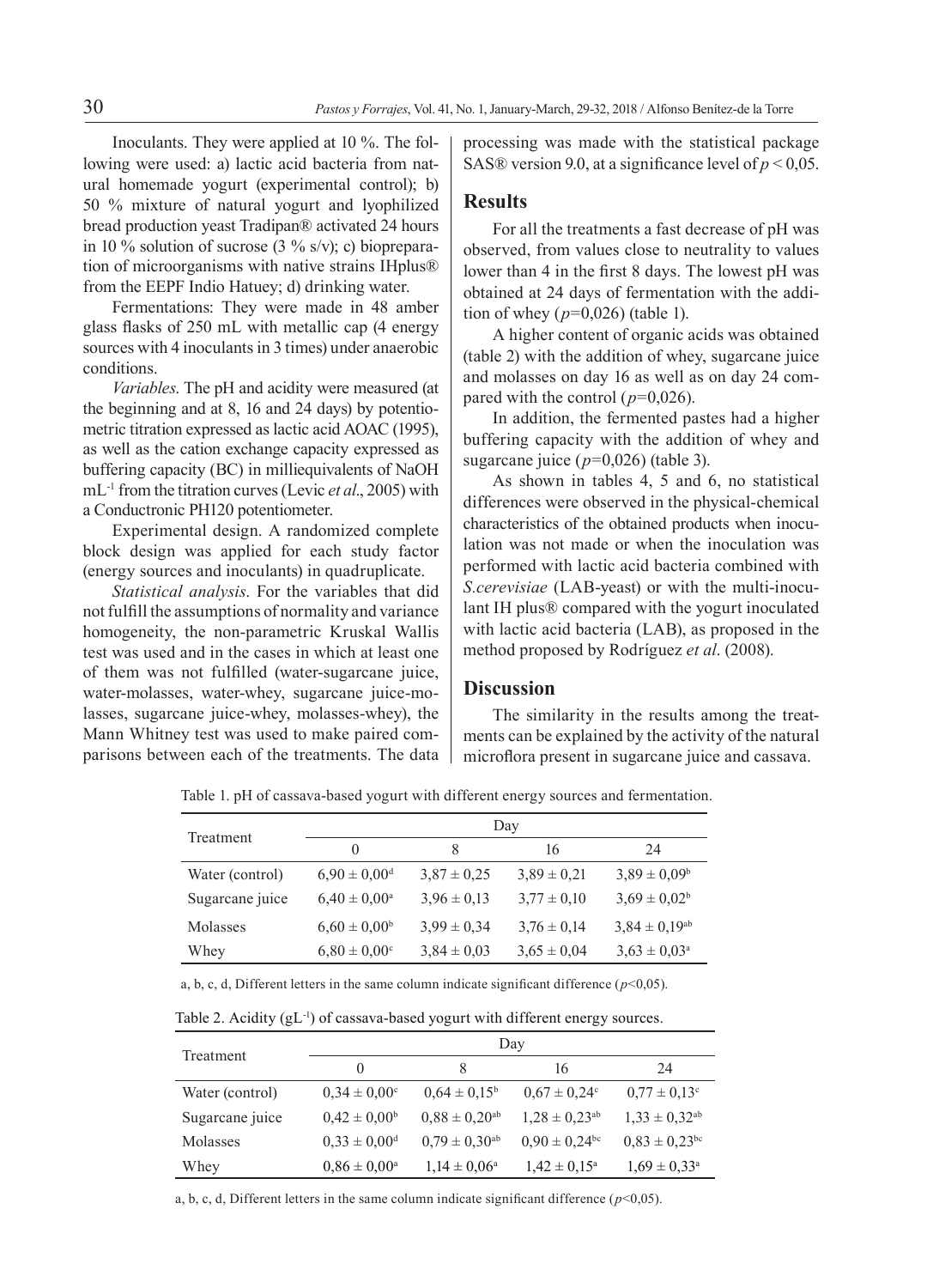Table 3. Buffering capacity (meq. of NaOH mL-1) of cassava-based yogurt with different energy sources at different fermentation times.

| Treatment       | Day                     |                            |                               |                               |  |
|-----------------|-------------------------|----------------------------|-------------------------------|-------------------------------|--|
|                 | $\theta$                | 8                          | 16                            | 24                            |  |
| Water (control) | $0,10 \pm 0,00^{\rm b}$ | $0.16 \pm 0.04^b$          | $0.14 \pm 0.06^{\circ}$       | $0.19 \pm 0.03$ <sup>c</sup>  |  |
| Sugarcane juice | $0.10 \pm 0.00^b$       | $0.22 \pm 0.05^{ab}$       | $0.30 \pm 0.06^{ab}$          | $0,32 \pm 0,07$ <sup>ab</sup> |  |
| Molasses        | $0.10 \pm 0.00^b$       | $0.20 \pm 0.07^{\rm b}$    | $0.22 \pm 0.06$ <sup>bc</sup> | $0.21 \pm 0.05$ <sup>bc</sup> |  |
| Whey            | $0.23 \pm 0.00^{\rm a}$ | $0.29 \pm 0.03^{\text{a}}$ | $0.34 \pm 0.04^{\circ}$       | $0.41 \pm 0.06^{\circ}$       |  |

a, b, c, d, Different letters in the same column indicate significant differences ( $p$ <0,05).

Table 4. pH of cassava-based yogurt with and without inoculants at different days of fermentation

| Treatment           | Day             |                 |                 |                 |
|---------------------|-----------------|-----------------|-----------------|-----------------|
|                     | $\theta$        | 8               | 16              | 24              |
| LAB (control)       | $6.68 \pm 0.22$ | $3.81 \pm 0.02$ | $3.65 \pm 0.02$ | $3.69 \pm 0.11$ |
| Without inoculation | $6.68 \pm 0.22$ | $3.85 \pm 0.20$ | $3.75 \pm 0.10$ | $3.78 \pm 0.16$ |
| LAB-yeast           | $6.68 \pm 0.22$ | $4.14 \pm 0.27$ | $3.87 \pm 0.18$ | $3.81 \pm 0.19$ |
| IH plus             | $6,68 \pm 0,22$ | $3,85 \pm 0,10$ | $3.79 \pm 0.18$ | $3.77 \pm 0.15$ |

Table 5. Acidity (gL-1) of cassava-based yogurt with and without inoculants at different days of fermentation.

| Treatment           | Day             |                 |                 |                 |
|---------------------|-----------------|-----------------|-----------------|-----------------|
|                     | $\Omega$        | 8               | 16              | 24              |
| LAB (control)       | $0,49 \pm 0,25$ | $0.97 \pm 0.21$ | $1.06 \pm 0.32$ | $1.15 \pm 0.19$ |
| Without inoculation | $0.49 \pm 0.25$ | $0.80 \pm 0.17$ | $1.13 \pm 0.16$ | $1.08 \pm 0.41$ |
| LAB-yeast           | $0,49 \pm 0,25$ | $0.70 \pm 0.37$ | $0.92 \pm 0.51$ | $1.05 \pm 0.32$ |
| IH plus             | $0.49 \pm 0.25$ | $0.98 \pm 0.20$ | $1,15 \pm 0,47$ | $1,34 \pm 0,21$ |

Table 6. Buffering capacity (meq. of NaOH mL-1) of cassava-based yogurt with and without inoculants at different days of fermentation.

| Treatment           | Day             |                 |                 |                 |
|---------------------|-----------------|-----------------|-----------------|-----------------|
|                     | $_{0}$          | 8               | 16              | 24              |
| LAB (control)       | $0.13 \pm 0.07$ | $0.24 \pm 0.06$ | $0.25 \pm 0.08$ | $0.28 \pm 0.08$ |
| Without inoculation | $0.13 \pm 0.07$ | $0.20 \pm 0.04$ | $0.27 \pm 0.04$ | $0.27 \pm 0.10$ |
| LAB-yeast           | $0.13 \pm 0.07$ | $0.19 \pm 0.11$ | $0.21 \pm 0.12$ | $0.26 \pm 0.11$ |
| IH plus             | $0.13 \pm 0.07$ | $0.25 \pm 0.05$ | $0.27 \pm 0.13$ | $0,32 \pm 0,16$ |

The pH, of the cassava paste with water as well as with whey, decreased significantly at eight days  $(p<0.05)$ , and since that day it remained practically without change. The addition of whey allowed that the production of organic acids and metabolites with cation exchange capacity increased constantly during the 24 days in which fermentation was monitored (statistical difference between time periods *p*<0,05).

The decrease of pH is desirable in fermentation processes to inhibit the growth of pathogen microflora (Cury-Regino *et al*., 2014). In this work the lowest pH was obtained at 24 days with whey  $(p<0.05)$ , compared with the other treatments with similar values to those reported by Londoño *et al*. (2010) for the fermentation of whey in the elaboration of beverages, which is translated into the inhibition of contamination by pathogens.